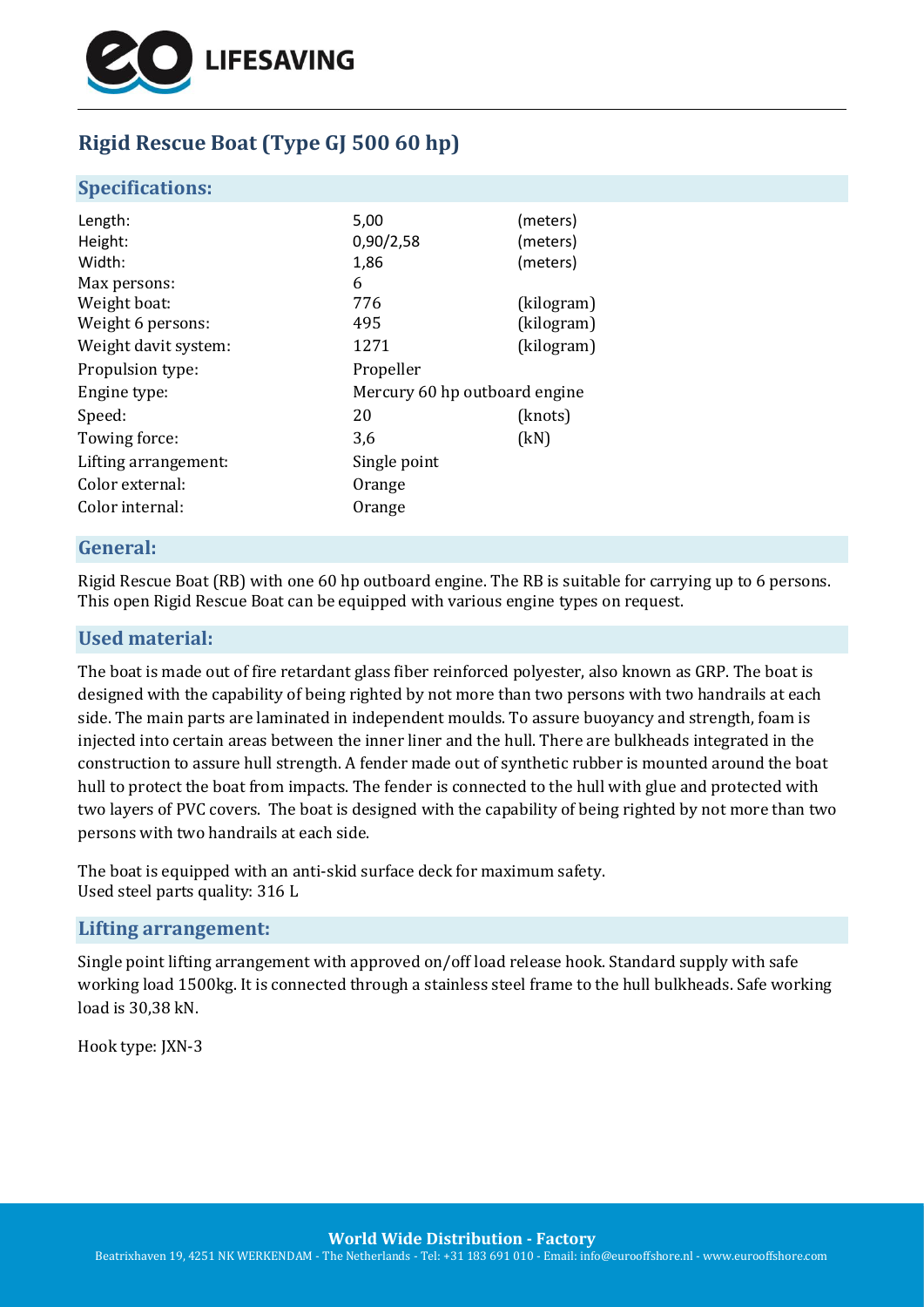

# **Engine specifications:**

The Type GJ 500 60 hp is equipped with one Mercury 60hp outboard engine or equivalent. The engine meets the requirements of 1996 amendments to SOLAS 1974 and LSA Code. Classification Society also approves the engines installed.

Model: Mercury 60 hp 2-stroke Power: 44,74 kW Fuel: Gasoline Fuel capacity: 100 ltr. Starting method: Electrical/Manual operating

#### **Fuel:**

There is sufficient fuel for 4 hours operation at a speed of 6 knots with 6 persons.

### **Propeller:**

There is a propeller protection guard installed.

# **Equipment:**

The equipment required by LSA regulation is provided. The painter release hook is fitted at the bow, buoyant lifelines and grips are fitted on both sides.

## **Equipment (electrical):**

The boat is equipped with various electrical equipment, which are all controllable by a battery switch panel near the stern. Standard supply is a 42V battery charger, charging the two independent 12V batteries.

- Position indicating light for stern light / SB PS light
- Handheld search light
- Compass
- One extra battery

Electric equipment is according to IP 56 standard.

## **Operation:**

The main operation of the boat is carried out from the manual operated handle of the engine fitted at the stern. The following equipment is fitted on the console:

- Cable steering
- Hand held search light
- Compass
- Painter release device
- Position light
- SOLAS rescue equipment set

**World Wide Distribution - Factory**